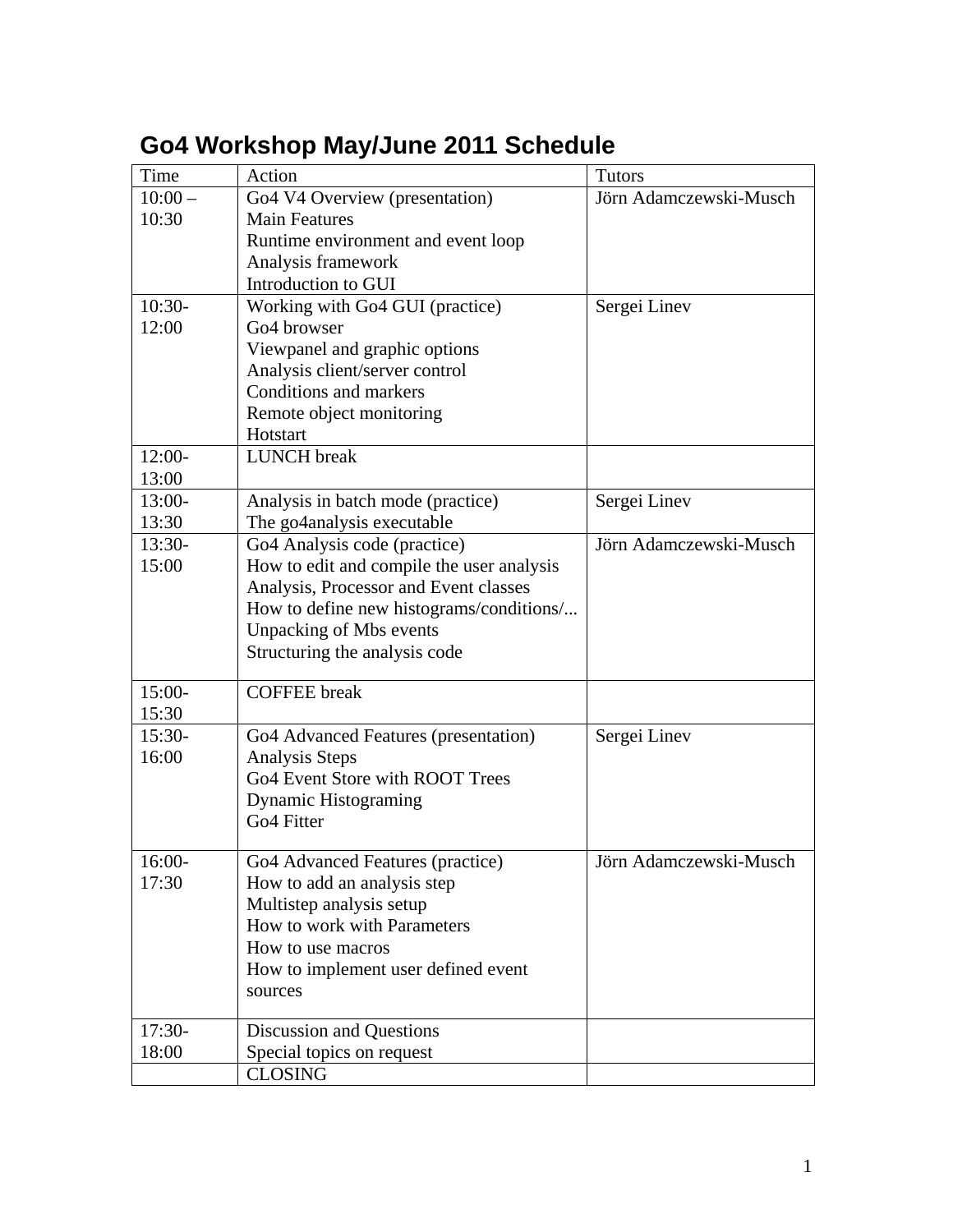| 1              |      |                                                                          |  |  |  |
|----------------|------|--------------------------------------------------------------------------|--|--|--|
|                | 1.1  |                                                                          |  |  |  |
|                | 1.2  |                                                                          |  |  |  |
|                | 1.3  |                                                                          |  |  |  |
|                | 1.4  |                                                                          |  |  |  |
|                | 1.5  |                                                                          |  |  |  |
|                | 1.6  |                                                                          |  |  |  |
|                | 1.7  |                                                                          |  |  |  |
|                | 1.8  |                                                                          |  |  |  |
|                | 1.9  |                                                                          |  |  |  |
|                | 1.10 |                                                                          |  |  |  |
|                | 1.11 |                                                                          |  |  |  |
| $\overline{2}$ |      |                                                                          |  |  |  |
|                | 2.1  |                                                                          |  |  |  |
|                | 2.2  |                                                                          |  |  |  |
|                | 2.3  |                                                                          |  |  |  |
|                | 2.4  |                                                                          |  |  |  |
|                | 2.5  |                                                                          |  |  |  |
|                | 2.6  |                                                                          |  |  |  |
|                | 2.7  |                                                                          |  |  |  |
|                | 2.8  |                                                                          |  |  |  |
| 3              |      |                                                                          |  |  |  |
|                | 3.1  |                                                                          |  |  |  |
|                | 3.2  |                                                                          |  |  |  |
|                | 3.3  |                                                                          |  |  |  |
|                | 3.4  |                                                                          |  |  |  |
|                | 3.5  |                                                                          |  |  |  |
|                | 3.6  |                                                                          |  |  |  |
|                | 3.7  |                                                                          |  |  |  |
| $\overline{4}$ |      |                                                                          |  |  |  |
|                | 4.1  |                                                                          |  |  |  |
|                | 4.2  |                                                                          |  |  |  |
|                | 4.3  |                                                                          |  |  |  |
| 5              |      |                                                                          |  |  |  |
|                | 5.1  |                                                                          |  |  |  |
|                | 5.2  |                                                                          |  |  |  |
|                | 5.3  |                                                                          |  |  |  |
| 6              |      |                                                                          |  |  |  |
|                | 6.1  |                                                                          |  |  |  |
|                |      |                                                                          |  |  |  |
|                | 6.2  |                                                                          |  |  |  |
|                | 6.3  |                                                                          |  |  |  |
| 7              |      |                                                                          |  |  |  |
|                | 7.1  | Extend previous histogram and conditions to array over channel number in |  |  |  |
|                |      |                                                                          |  |  |  |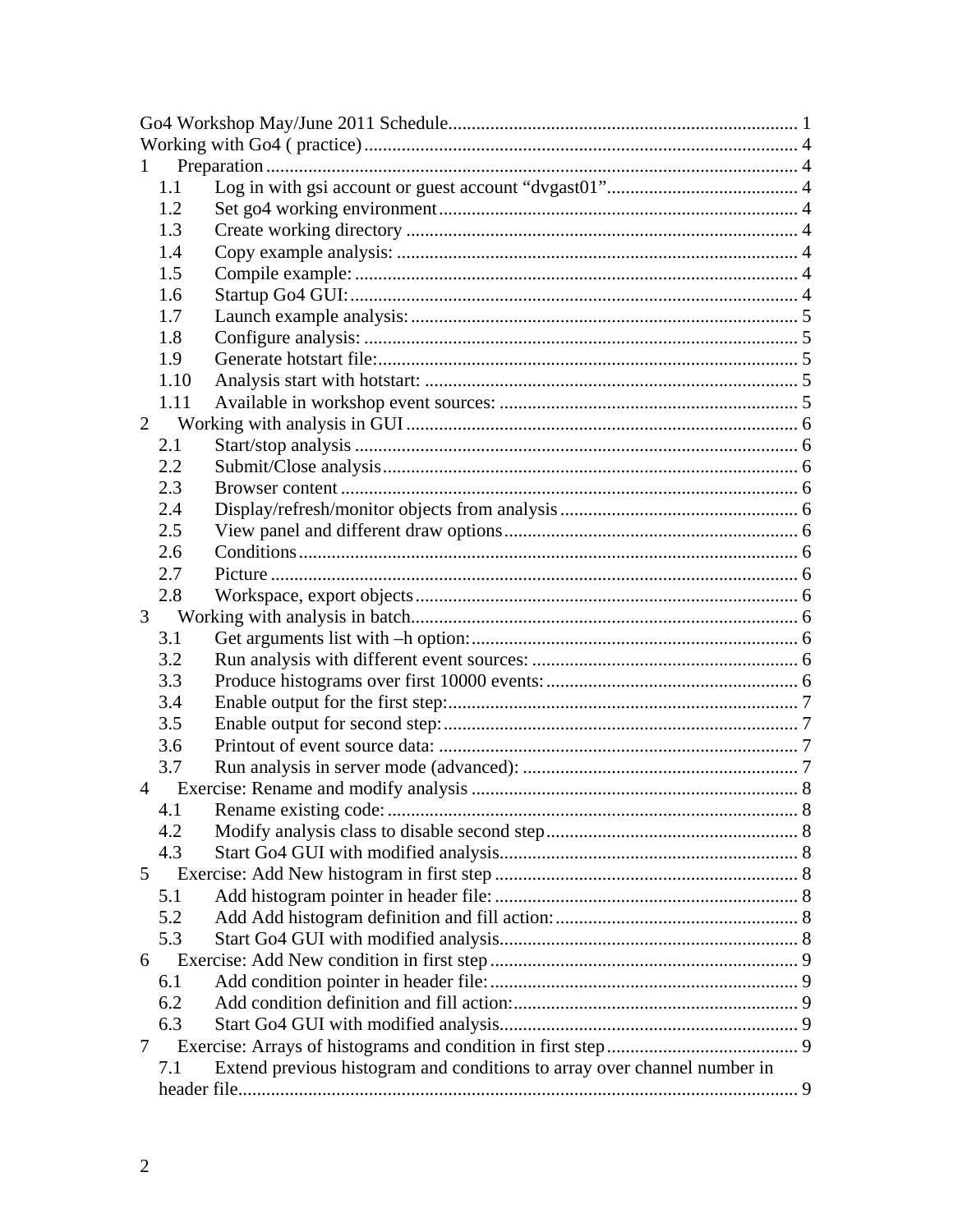| 7.2  |                                                                              |  |
|------|------------------------------------------------------------------------------|--|
| 7.3  |                                                                              |  |
| 8    |                                                                              |  |
| 8.1  |                                                                              |  |
| 8.2  |                                                                              |  |
| 8.3  | Set up the same picture view manually in GUI and save as hot start script 10 |  |
| 9    |                                                                              |  |
| 9.1  |                                                                              |  |
| 9.2  |                                                                              |  |
| 9.3  |                                                                              |  |
| 9.4  |                                                                              |  |
| 9.5  |                                                                              |  |
| 10   |                                                                              |  |
| 10.1 |                                                                              |  |
| 10.2 |                                                                              |  |
| 10.3 |                                                                              |  |
| 11   |                                                                              |  |
| 11.1 |                                                                              |  |
| 11.2 |                                                                              |  |
| 11.3 |                                                                              |  |
| 11.4 |                                                                              |  |
| 11.5 |                                                                              |  |
| 12   |                                                                              |  |
| 12.1 |                                                                              |  |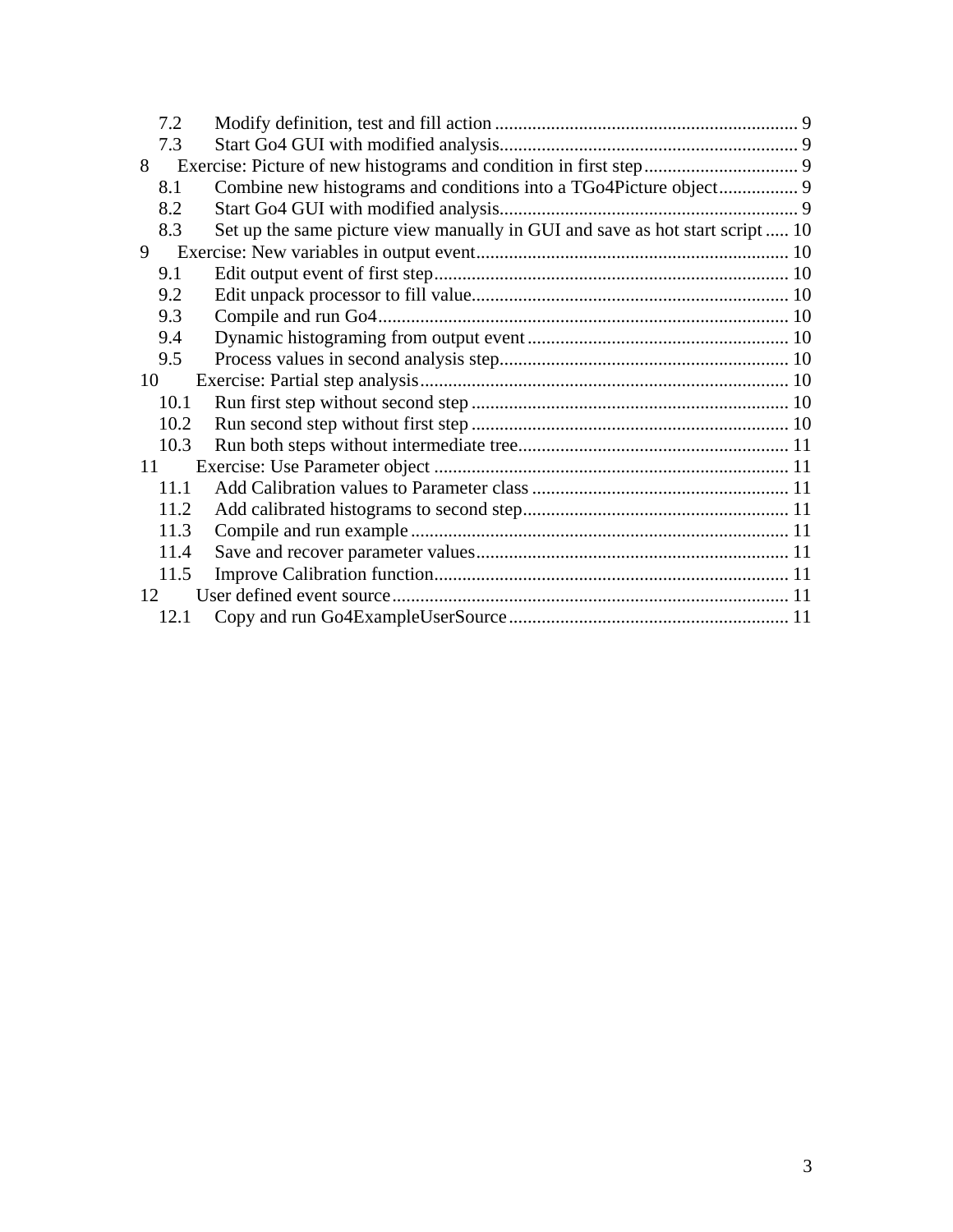## <span id="page-3-0"></span>**Working with Go4 ( practice)**

### **1 Preparation**

*1.1 Log in with gsi account or guest account "dvgast01"* 

#### *1.2 Set go4 working environment*

[shell] . go4login head

#### *1.3 Create working directory*

**On normal GSI linux account create directory like "/u/user/go4workshop/ "** 

[shell] cd [shell] mkdir go4workshop; [shell] cd go4workshop

#### **On guest account, create directory with your name inside like "/u/dvgast01/Go4workshop2011/MyName/ "**

[shell] cd ~/Go4workshop2011 [shell] mkdir MyName [shell] cd MyName

#### *1.4 Copy example analysis:*

[shell] cp –r \$GO4SYS/Go4Example2Step . [shell] cd Go4Example2Step

#### *1.5 Compile example:*

[shell] make clean [shell] make

#### *1.6 Startup Go4 GUI:*

[shell] go4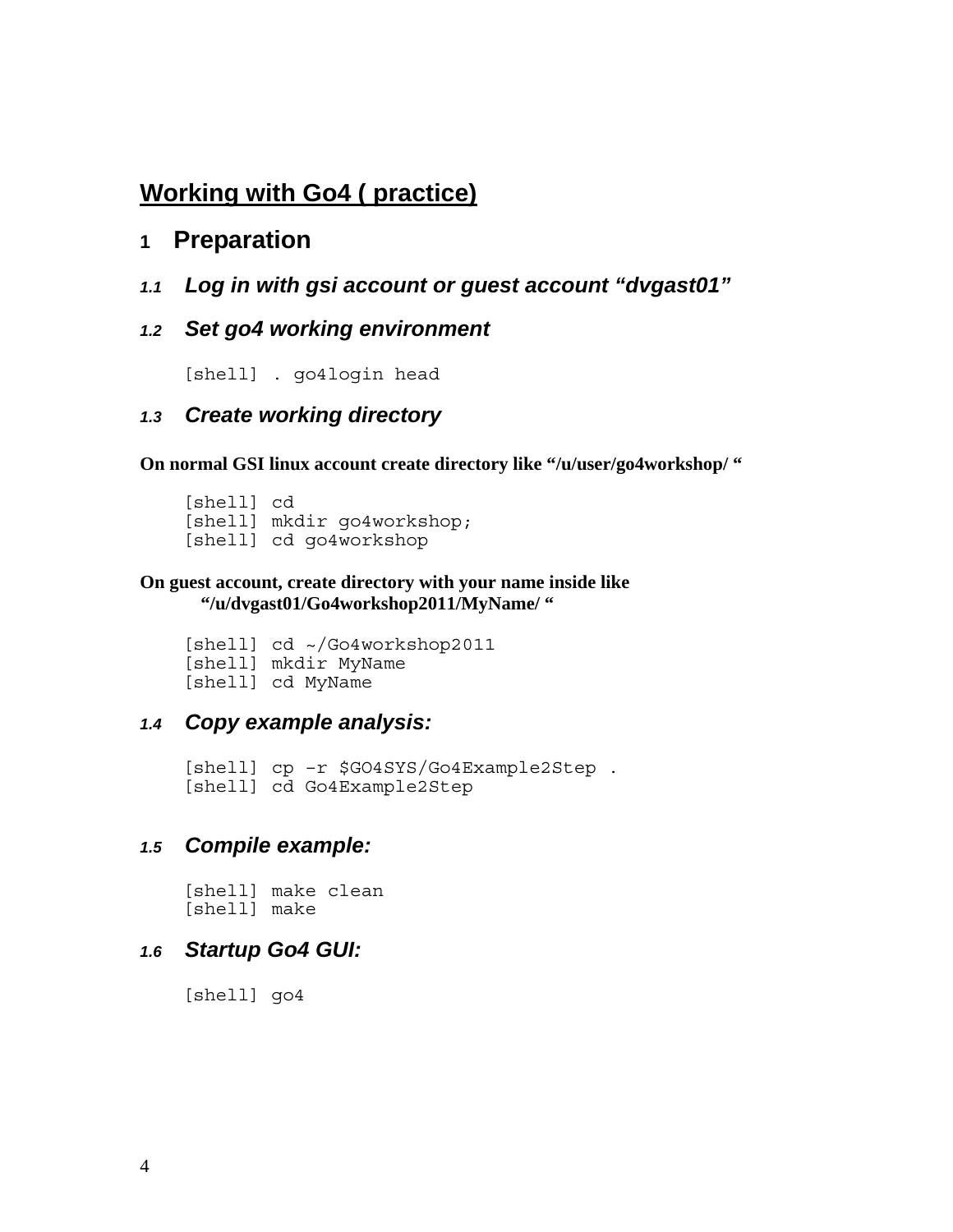### <span id="page-4-0"></span>*1.7 Launch example analysis:*

Select "Analysis -> Launch analysis" menu. In dialog window specify:

| Host:               | localhost                                                              |
|---------------------|------------------------------------------------------------------------|
| Name:               | MyName                                                                 |
| Dir:                | $\le$ directory with analysis $\ge$ (can be selected via file browser) |
| Lib:                | analysis library name (field can be left empty)                        |
| Args:               | $\langle \text{empty} \rangle$                                         |
| Starting mode: exec |                                                                        |
| Shell mode:         | Ot window                                                              |

Press "Start analysis client" button (green tick) to start analysis process.

#### *1.8 Configure analysis:*

In "Analysis configuration" dialog change following fields: Event source: MBS Random

Press "Submit+Start" button to run analysis.

#### *1.9 Generate hotstart file:*

When analysis running, generate hotstart file by selecting menu "Settings->Generate hotstart". Specify filename for hotstart file (like mygo4) and press "Save" button.

#### *1.10 Analysis start with hotstart:*

Next time one could start complete analysis from the shell with only command:

```
[shell] go4 mygo4.hotstart
```
#### *1.11 Available in workshop event sources:*

MBS Random: build in go4 random event generator MBS Files: /s/go4/Workshop11/\*.lmd MBS Stream Server: depcp002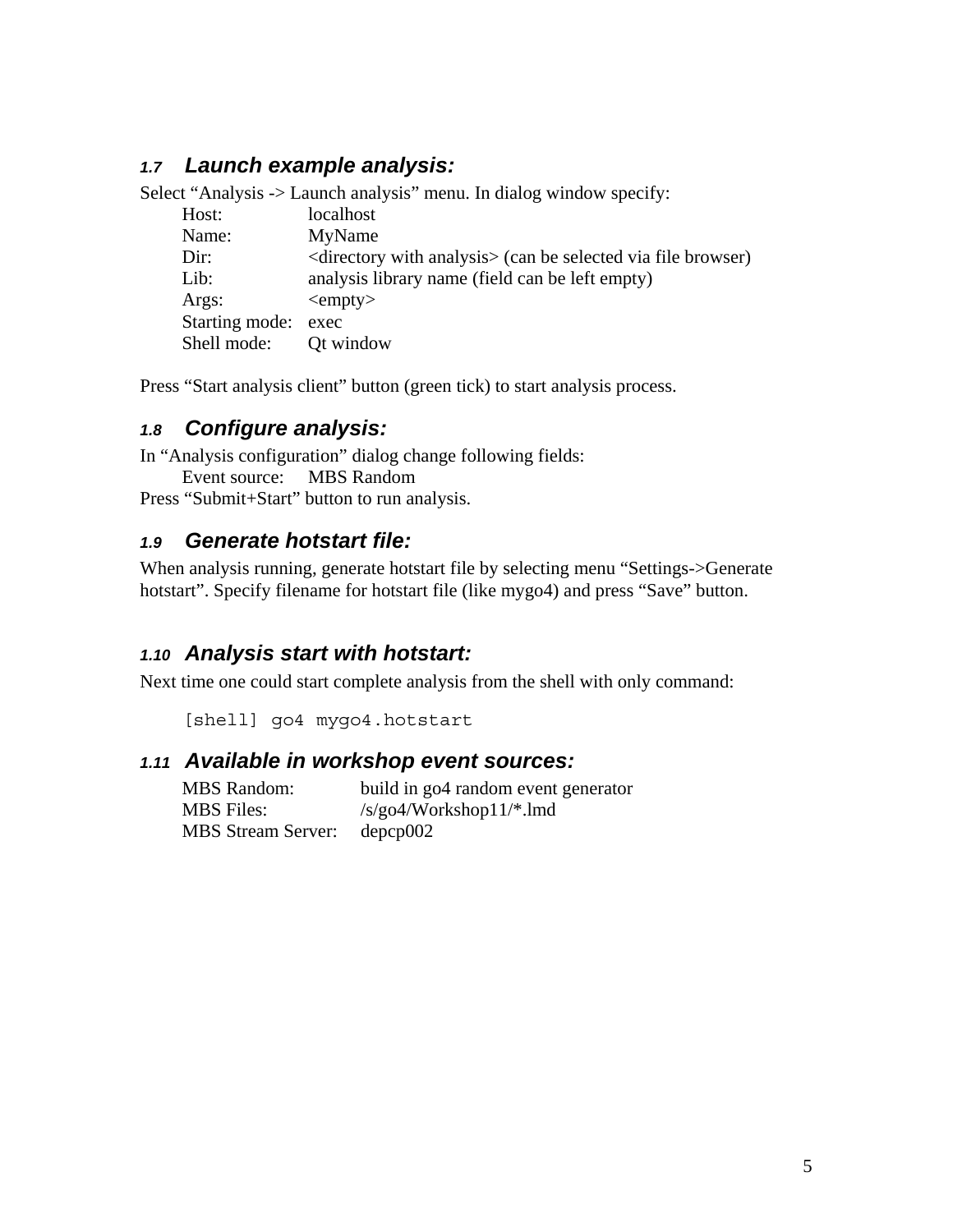- <span id="page-5-0"></span>**2 Working with analysis in GUI**
- *2.1 Start/stop analysis*
- *2.2 Submit/Close analysis*
- *2.3 Browser content*
- *2.4 Display/refresh/monitor objects from analysis*
- *2.5 View panel and different draw options*
- *2.6 Conditions*
- *2.7 Picture*
- *2.8 Workspace, export objects*
- **3 Working with analysis in batch**
- *3.1 Get arguments list with –h option:*

[shell] go4analysis -h

#### *3.2 Run analysis with different event sources:*

[shell] go4analysis -random [shell] go4analysis –stream depcp002 [shell] go4analysis –file "/s/go4/Workshop11/\*.lmd" [shell] go4analysis –file /s/go4/Workshop11/gaussfiles.lml

Hint: running analysis can be always normally stopped by Ctrl-C pressing.

#### *3.3 Produce histograms over first 10000 events:*

All histograms, filled by analysis, saved in autosave file. If one enable it, histograms can be inspected later with go4 gui:

[shell] rm –f asf.root [shell] go4analysis –random –asf asf.root –number 10000 [shell] go4 asf.root

Same can be done with any other event sources.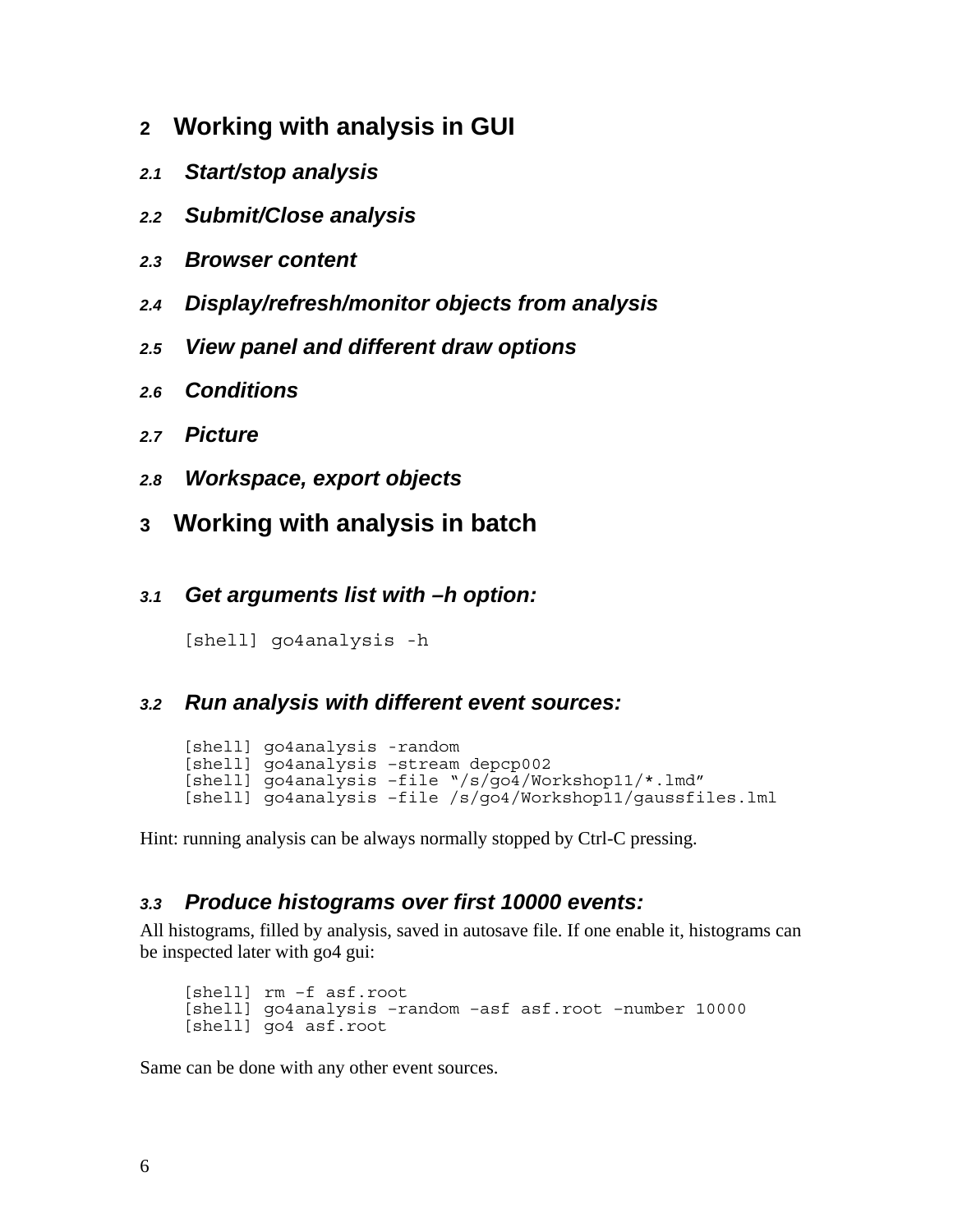#### <span id="page-6-0"></span>*3.4 Enable output for the first step:*

One very often use batch mode to convert original data into ROOT tree format, which can be analyzed directly with ROOT macros. To enable store:

```
[shell] go4analysis –stream depcp002 –number 10000 –store 
output.root
```
Created ROOT tree can be browsed with standard ROOT browser:

```
[shell] root –l output.root 
  [root] new TBrowser 
 <select tree in browser, double click on leaf to fill histogram> 
  [root] .q
```
#### *3.5 Enable output for second step:*

By default all arguments applied for the first analysis step. To specify arguments for other step, this step should be explicitly selected. Lets try to enable output of second step:

```
[shell] go4analysis –stream depcp002 –number 10000 –step 
Analysis –store output2.root
```
And to produce output for both events simultaneously:

```
 [shell] go4analysis –stream depcp002 –number 10000 –step 
Unpack –store output1.root –step Analysis –store output2.root
```
#### *3.6 Printout of event source data:*

Sometimes it is useful to see original MBS data as is. For that just:

[shell] go4analysis –stream depcp002 –print hex

For printout of MBS events no user analysis is required. More info about printout command one can get with:

```
[shell] go4analysis –help print
```
#### *3.7 Run analysis in server mode (advanced):*

Analysis can be started as server from batch and than monitored/steered from the GUI.

```
[shell] go4analysis –random -server
```
On debug output one should see message:

Waiting for client connection on PORT: 5000

Here is important port number 5000 (can be 5001, 5002 and so on). This port number should be specified when connecting to analysis from the GUI: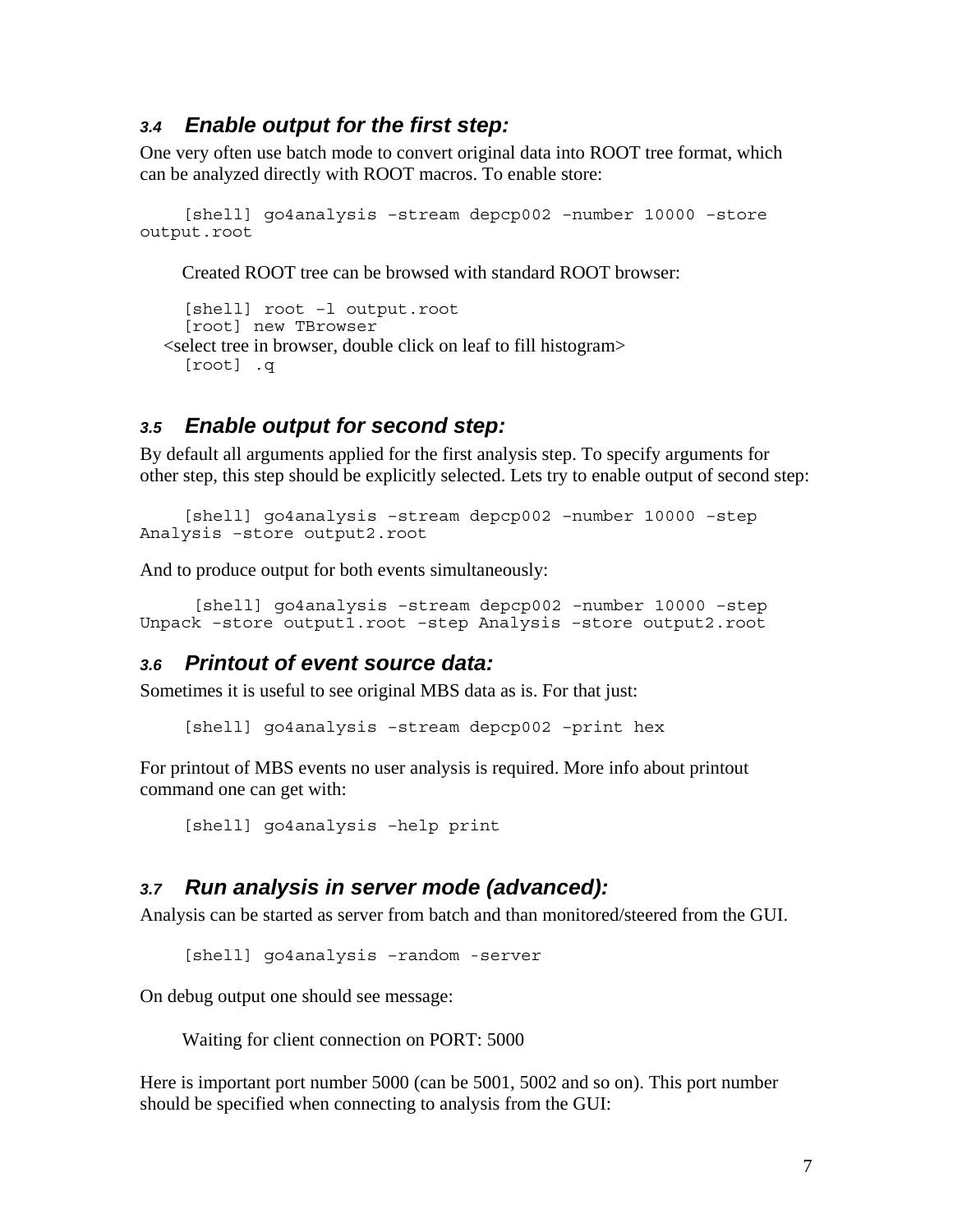<span id="page-7-0"></span>[shell] . go4login head [shell] go4 –observer localhost 5000

Connection arguments can be specified also via gui menu command "Analysis -> Connect to running server". With same command one could connect to any running analysis of your colleague - just type host name of remote computer instead of localhost. GUI can also be connected with administration privileges, which allows reconfiguring and shutdown of analysis:

```
[shell] go4 –admin localhost 5000
```
## **4 Exercise: Rename and modify analysis**

### *4.1 Rename existing code:*

\$GO4SYS/build/rename.sh XXX MyName

### *4.2 Modify analysis class to disable second step*

Start editor: kate TMyNameAnalysis.cxx Commment definition of second step Recompile: "make"

## *4.3 Start Go4 GUI with modified analysis*

What has changed?:

## **5 Exercise: Add New histogram in first step**

### *5.1 Add histogram pointer in header file:*

kate TMyNameUnpackProc.h

## *5.2 Add Add histogram definition and fill action:*

kate TMyNameUnpackProc.cxx Use "MakeTH1" statement in constructor on new pointer Fill new histogram in BuildEvent Recompile: "make"

## *5.3 Start Go4 GUI with modified analysis*

What has changed?: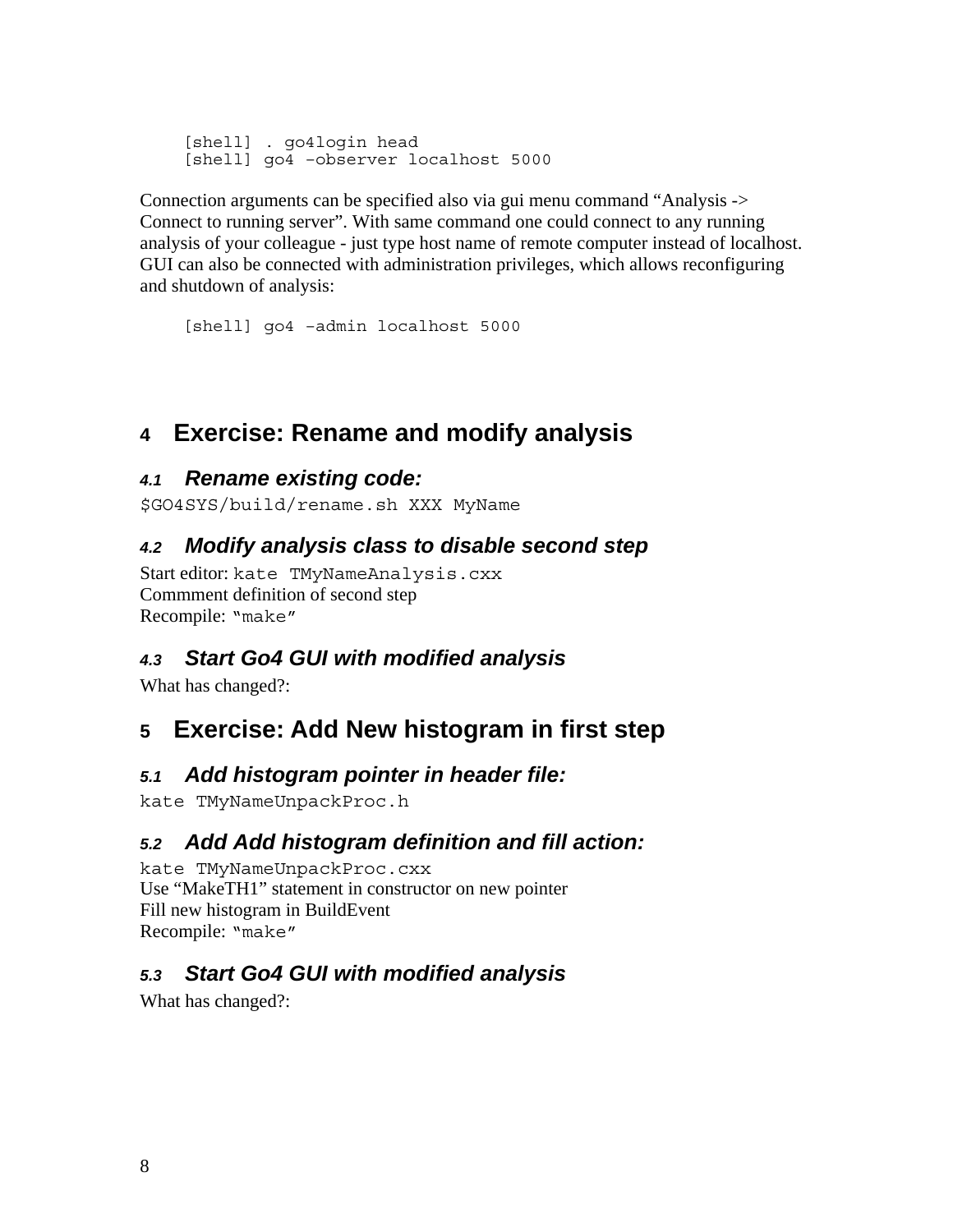## <span id="page-8-0"></span>**6 Exercise: Add New condition in first step**

## *6.1 Add condition pointer in header file:*

kate TMyNameUnpackProc.h

## *6.2 Add condition definition and fill action:*

kate TMyNameUnpackProc.cxx

Use "MakeWinCond" statement in constructor on new pointer Use new condition in BuildEvent to set a gate for new histogram Recompile: "make"

## *6.3 Start Go4 GUI with modified analysis*

What has changed?: Modify condition during monitoring analysis

## **7 Exercise: Arrays of histograms and condition in first step**

### *7.1 Extend previous histogram and conditions to array over channel number in header file*

kate TMyNameUnpackProc.h

## *7.2 Modify definition, test and fill action*

kate TMyNameUnpackProc.cxx

Use "*Form*" statement in constructor to label each object with channel index Use channel index in BuildEvent to test/fill the correct condition/histogram Recompile: "make"

## *7.3 Start Go4 GUI with modified analysis*

Modify condition(s) interactively

## **8 Exercise: Picture of new histograms and condition in first step**

## *8.1 Combine new histograms and conditions into a TGo4Picture object*

Each Condition should be in same pad as corresponding histogram Take picture "condSet" as example for dividing the pads and setting graphic options Use "for" loop over pad coordinates  $(2x4)$  to match channel numbers  $(0...7)$  in definition

## *8.2 Start Go4 GUI with modified analysis*

How does picture look?

Modify embedded conditions in picture with marker editor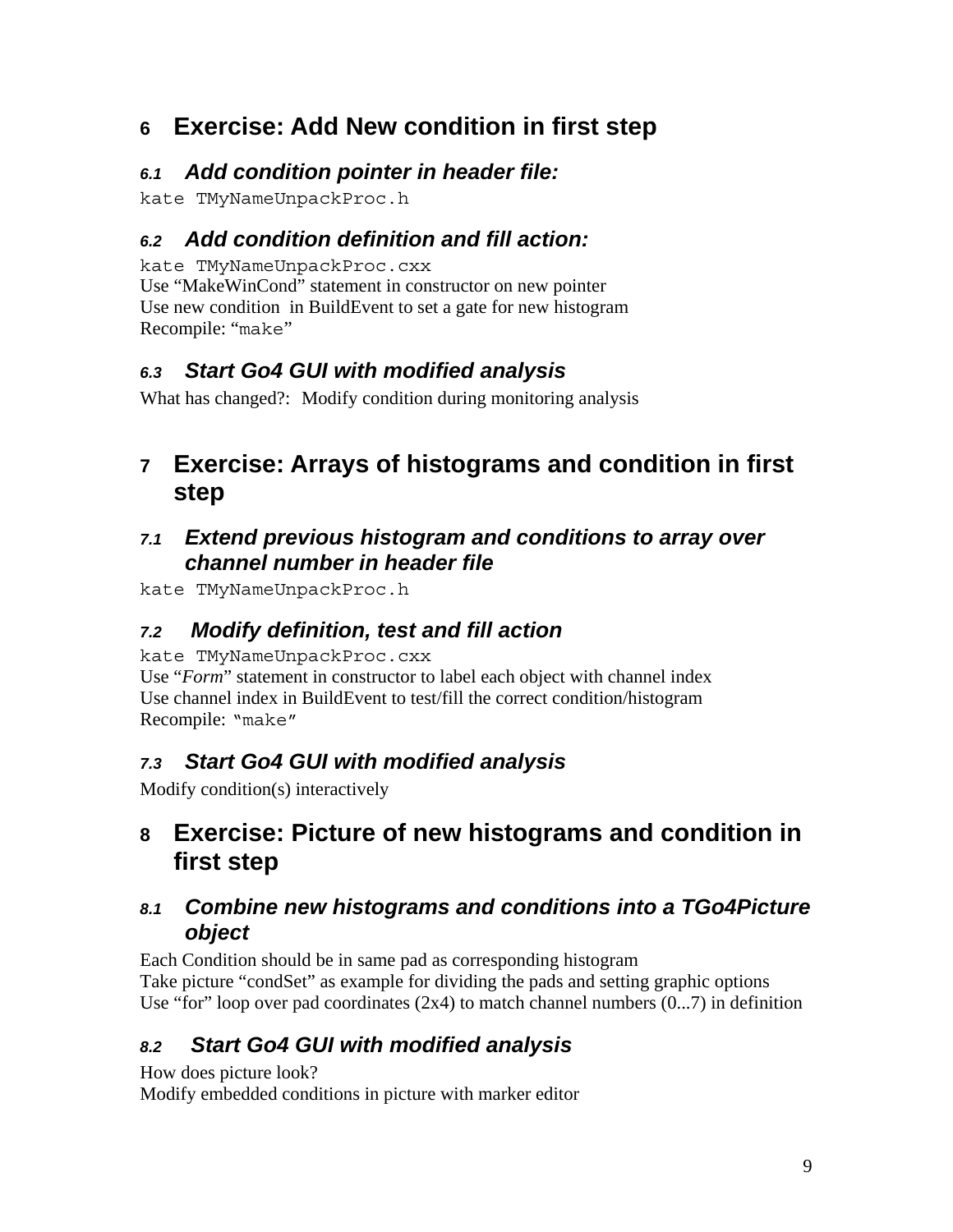### <span id="page-9-0"></span>*8.3 Set up the same picture view manually in GUI and save as hot start script*

Open new viewpanel; use canvas divide tool to get 2x4 divisions Drag and drop histograms to corresponding pads Drag and drop conditions to corresponding pads Generate hotstart script with new "Picture" Test hotstart setup by shutdown and restart gui

## **9 Exercise: New variables in output event**

## *9.1 Edit output event of first step*

Open with editor: kate TMyNameUnpackEvent.h and TMyNameUnpackEvent.cxx Declare Int t variables for each crate to contain sum of all channels values Implement Clear() for new member variables

## *9.2 Edit unpack processor to fill value*

For each mbs event, accumulate sums and put into output event variables

## *9.3 Compile and run Go4*

Build modified analysis "make"

Start Go4 in batch or GUI mode with output tree enabled After end of processing, inspect tree with ROOT or Go4 viewer. Are new variables available?

## *9.4 Dynamic histograming from output event*

Start Go4 in GUI mode. Configure step 1 with output tree Use online tree viewer to define dynamic histogram from tree. Monitor new histogram during Go4 run

## *9.5 Process values in second analysis step*

Activate second analysis step in TMyNameAnalyis.cxx Define and implement new histograms in second step to be filled from new variables

## **10 Exercise: Partial step analysis**

## *10.1 Run first step without second step*

In analysis set up (GUI or go4analysis batch mode) disable second step and switch on tree output of first step. Run from sample file.

### *10.2 Run second step without first step*

In analysis set up (GUI or go4analysis batch mode) disable first step and enable second step. Use previous tree output of first step as second step event source.